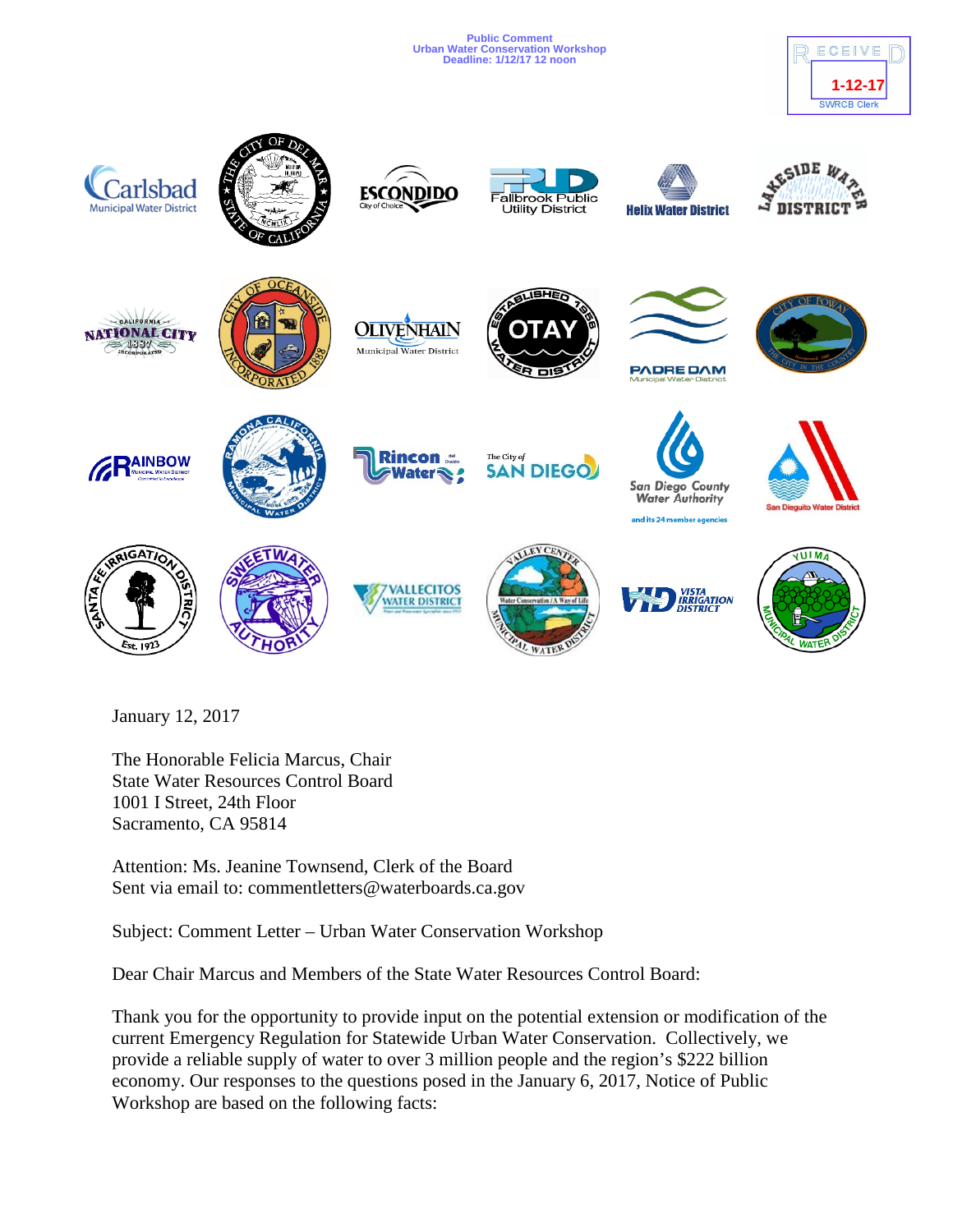Chair Marcus January 12, 2017 Page 2

**The San Diego region continues to embrace water-use efficiency even though the region has not been subject to a conservation standard reduction since May 2016.**

- Water-use from June through December 2016 was 17 percent below 2013 levels.
- The Water Authority and its member agencies continue to promote long-term permanent water-use efficiency through education and outreach programs such as water-use checkups and rebate programs.
- Even before the state emergency water-use mandates, per capita water use in the San Diego region decreased nearly 40 percent between 1990 and 2015.

## **The San Diego region is not experiencing a drought emergency condition, due to investments made in drought-resilient supplies and storage.**

- The region has invested nearly \$3 billion over the past 25 years to increase regional water supply reliability, which includes seawater desalination, increased storage capacity and upgraded conveyance systems.
- Local water agencies within the region have also made, and are in the process of making, major investments in local drought-resilient supplies, such as water recycling, reuse, and desalination projects that further increase regional self-reliance.
- Under the current emergency regulation's conservative "stress test" analysis, the San Diego region demonstrated the availability of adequate supplies to meet demands, even if the next three years are dry.
- Hydrologic conditions this winter have only served to improve the reliability of supplies considered under the "stress test" analysis, not only for the San Diego region, but for urban water suppliers throughout California. (As of January 12, 2017, San Diego precipitation is 137% of average, Northern Sierra precipitation is 217% of average, statewide snowpack is 161% of average and Upper Colorado River Basin snowpack is 142% of average.)

Below are responses to the specific questions contained in the Notice of Public Workshop:

*1. What elements of the existing May 2016 Emergency Regulation, if any, should be modified? Should the State Water Board wait until the hydrology for the current water year is known (April or later) before proposing adjustments to the current method for calculating conservation standards? And, should the State Water Board allow suppliers to update or modify their conservation standard calculations (and if so, how)?* 

Considering that urban water suppliers throughout the state, including those in the San Diego region, are not experiencing emergency drought conditions, we recommend the current emergency regulation expire in February 2017. We will continue to promote long-term water use efficiency, monitor supply conditions closely and take appropriate local actions consistent with our water shortage contingency plans.

Sending a message to the public that the state remains in a drought emergency, considering current supply conditions throughout the state, undermines our credibility with the public and erodes the effectiveness of future conservation messaging that would be needed during actual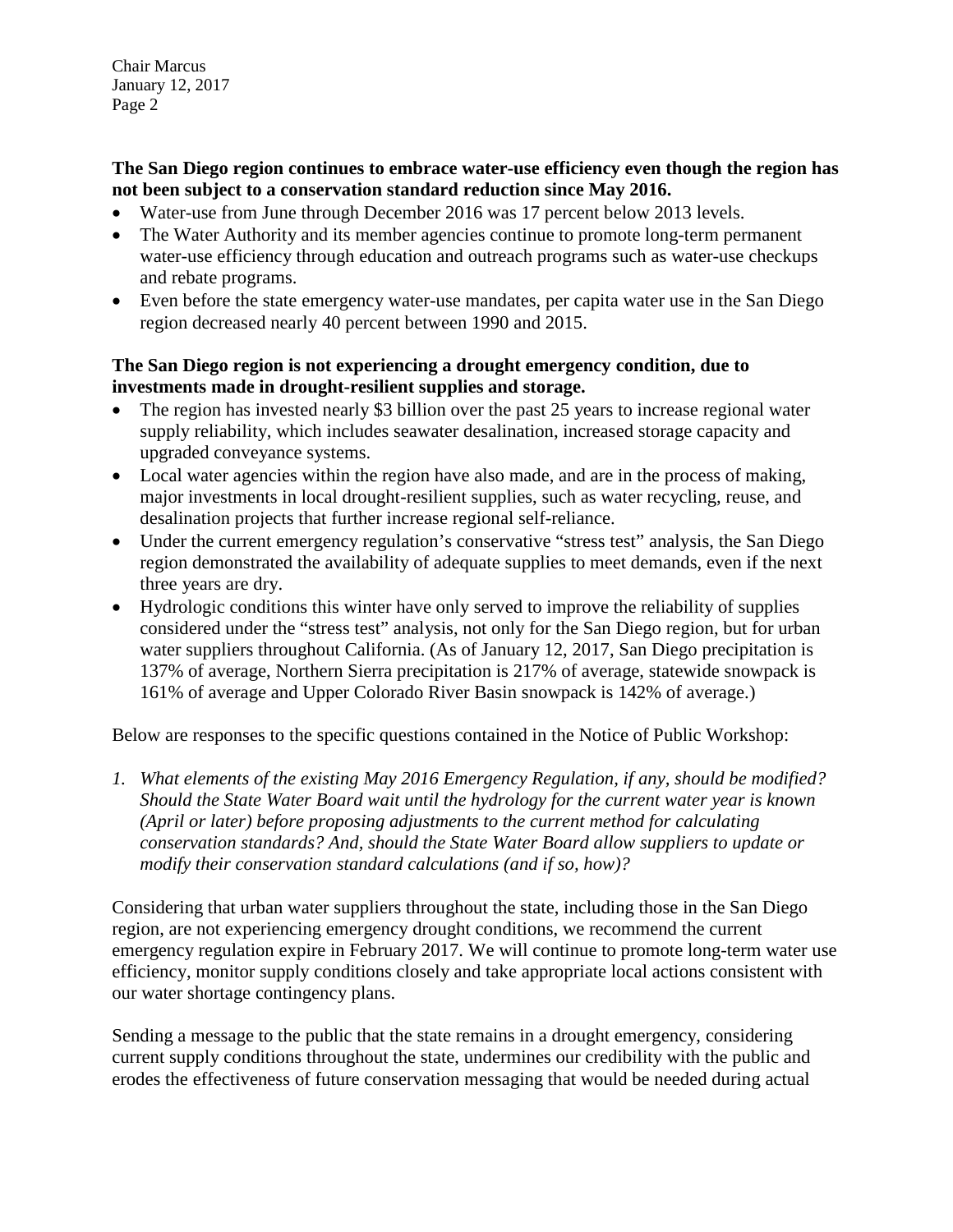Chair Marcus January 12, 2017 Page 3

emergency conditions. The State Water Board should focus its efforts on those communities that are truly facing supply shortages and are unable to manage drought impacts.

Should the State Water Board want to wait until April to evaluate the regulation, we recommend extending the current emergency regulation only until April and not October 2017, as stated in the public workshop notice. This provides a credible, efficient process to potentially allow the emergency regulation to expire in April, based on the likelihood that emergency regulations will not be necessary. If supply conditions were to somehow deteriorate drastically over the next three months, and all urban water suppliers throughout California are facing shortages and drought emergency conditions, the State Water Board could then easily reinstate the current emergency regulation.

Should the State Water Board extend the emergency regulation until April, we recommend maintaining the current "stress test" evaluation and allow agencies to update their conservation standard calculation, if they so choose.

*2. Should the State Water Board account for regional differences in snowpack, precipitation, and lingering drought impacts differently than under the current emergency regulation, and if so, how?* 

The current "stress test" analysis in the emergency regulation already takes into account regional differences in snowpack and precipitation in regards to supply availability and should not be accounted for differently. It should be noted that when evaluating potential emergency drought conditions, the State Water Board should not only consider snowpack and precipitation, but also availability of drought-resilient supplies that are not reliant on uncertain hydrologic conditions.

*3. Executive Order B-37-16 requires the Board to develop a proposal to achieve a mandatory reduction in potable water use that builds off the mandatory 25 percent reduction in previous Executive Orders and lessons learned through 2016. The Board, however, is not required to act on this proposal. Should the Board act now, or later if conditions warrant, to a conservation standard structure like the one the Board adopted in February 2016 to achieve a mandatory reduction in water use? Should the Board set a conservation floor, individually or cumulatively?* 

Executive Order B-37-16 prefaces this Board requirement with the phrase "To prepare for the possibility of another dry winter." With the prospect of a dry winter fading with each passing week and storm system, there is no need for the Board to act on any proposal to achieve mandatory reductions in water use. Further, under no conditions would we recommend the State Water Board adopt a conservation standard structure, similar to the February 2016 regulation, that does not fully recognize local supply conditions and the actual supply shortages experienced by the urban water supplier.